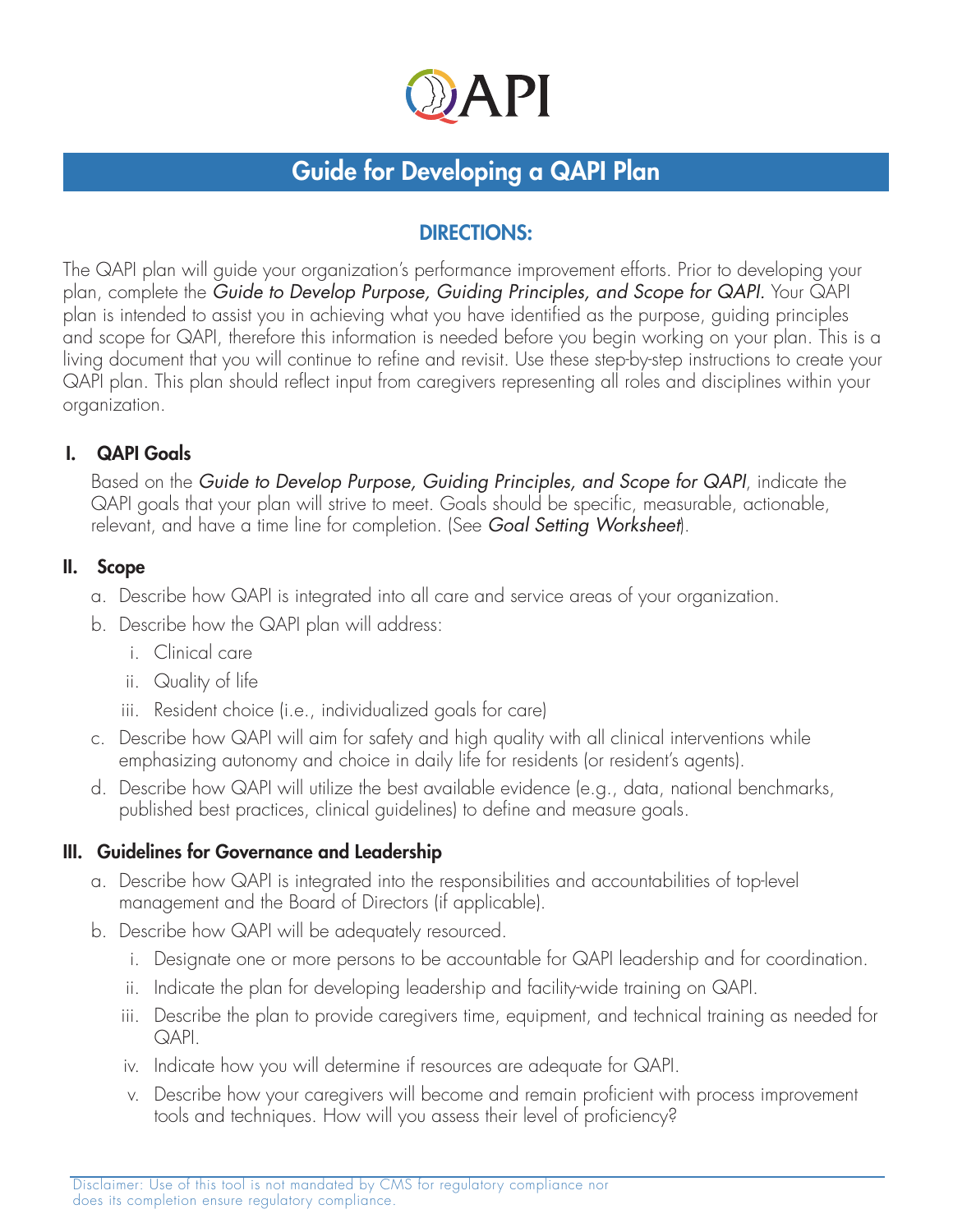- c. QAPI Leadership
	- i. While everyone in the organization is involved in QAPI, you will likely have a small group of individuals who will provide the backbone or structure for QAPI in your organization. Who will be part of this group? Many of these individuals may be on your current QAA committee.
	- ii. Describe how this group of people will work together, communicate, and coordinate QAPI activities. This could include but is not limited to:
		- Establishing a format and frequency for meetings
		- Establishing a method for communication between meetings
		- Establishing a designated way to document and track plans and discussions addressing QAPI.
	- iii. Describe how the QAPI activities will be reported to the governing body; i.e., Board of Directors, owner.

#### IV. Feedback, Data Systems, and Monitoring

- a. Describe the overall system that will be put in place to monitor care and services, drawing data from multiple sources.
- b. Identify the sources of data that you will monitor through QAPI
	- i. Input from caregivers, residents, families, and others
	- ii. Adverse events
	- iii. Performance indicators
	- iv. Survey findings
	- v. Complaints
- c. Describe the process for collecting the above information.
- d. Describe the process for analyzing the above information, including how findings will be reviewed against benchmarks and/or targets established by the facility.
- e. Describe the process to communicate the above information. What types of reports will be used? One way to accomplish this is to use a dashboard or dashboards for individual performance improvement projects.
- f. Identify who will receive this information (i.e., executive leadership, QAPI leadership, resident/ family council, and a center's caregivers), in what format, and how frequently information will be disseminated.

#### V. Guidelines for Performance Improvement Projects (PIPs)

- a. Describe the overall plan for conducting PIPs to improve care or services.
	- i. Indicate how potential topics for PIPs will be identified.
	- ii. Describe criteria for prioritizing and selecting PIPs: areas important and meaningful for the specific type and scope of services unique to the facility, requires a concentrated effort on a particular problem in one area of the facility or facility wide.
	- iii. Indicate how and when PIP charters will be developed.
	- iv. Describe the process for reporting the results of PIPs. Identify who will receive this information (i.e., quality committee, resident/family council, and a center's caregivers), in what format, and how frequently information will be disseminated.